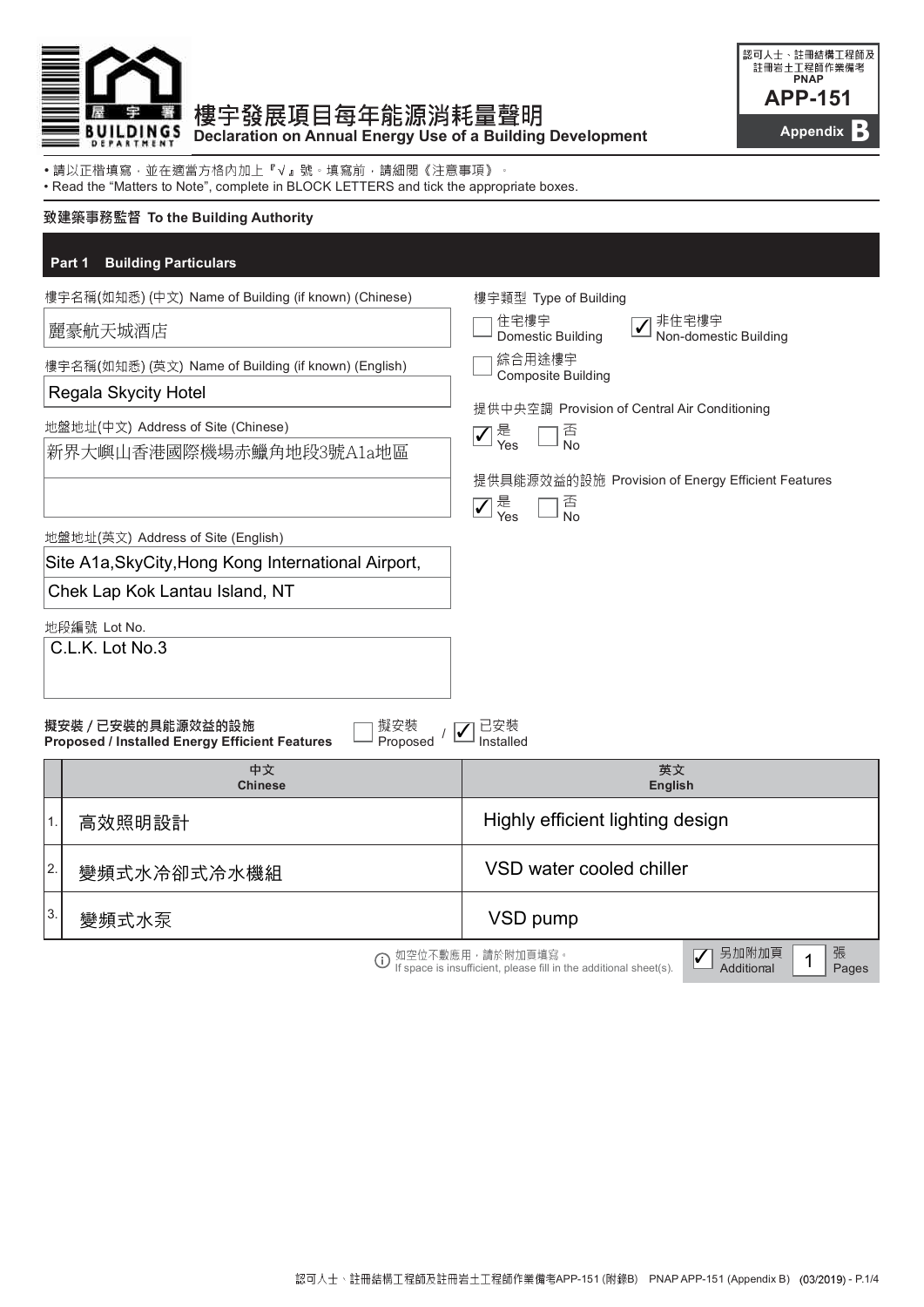### Part 2 Predicted Annual Energy Use of Proposed / Completed Building / Part of Building

| 擬興建<br>已竣工<br>樓宇<br>部分樓宇<br>Part of Building<br>① 見註 See Note (1)<br>Building /<br>Proposed<br>Completed |                                                                                |                                                                                          |                                                                                                                                  |                                         |                                                                                                                            |                                         |
|----------------------------------------------------------------------------------------------------------|--------------------------------------------------------------------------------|------------------------------------------------------------------------------------------|----------------------------------------------------------------------------------------------------------------------------------|-----------------------------------------|----------------------------------------------------------------------------------------------------------------------------|-----------------------------------------|
| 發展項目類型<br><b>Type of Development</b>                                                                     | 位置<br>Location                                                                 | 使用有關裝置的<br>內部樓面面積<br><b>Internal Floor</b><br><b>Area Served</b><br>(平方米m <sup>2</sup> ) | 基線樓宇每年能源消耗量<br><b>Annual Energy Use of</b><br><b>Baseline Building</b><br>(平方米/年 m <sup>2</sup> /annum)<br>$(i)$ 見註 See Note (2) |                                         | 擬興建/已竣工樓宇<br>每年能源消耗量<br><b>Annual Energy Use of</b><br><b>Proposed/Completed Building</b><br>(平方米/年 m <sup>2</sup> /annum) |                                         |
|                                                                                                          |                                                                                |                                                                                          | 電力<br><b>Electricity</b><br>千瓦小時 kWh                                                                                             | 煤氣 / 石油氣<br>Town Gas / LPG<br>用量單位 Unit | 電力<br><b>Electricity</b><br>千瓦小時 kWh                                                                                       | 煤氣 / 石油氣<br>Town Gas / LPG<br>用量單位 Unit |
| 住用發展項目<br>(不包括酒店)<br>Domestic Development<br>(excluding Hotel)                                           | 中央屋宇裝備裝置<br>Central building services<br>installation<br>(i) 見註 See Note (3)   |                                                                                          | N/A                                                                                                                              | N/A                                     | N/A                                                                                                                        | N/A                                     |
| 非住用發展項目<br>(包括酒店)<br>Non-domestic<br>Development                                                         | 平台 (中央屋宇装備装置)<br>Podium(s)<br>(central building services<br>installation)      | 12635                                                                                    | 294.56<br>kWh/yr                                                                                                                 | 6.51<br>unit/yr                         | 286.61<br>kWh/yr                                                                                                           | 6.51<br>unit/yr                         |
| (including Hotel)<br>(i) 見註 See Note (4)                                                                 | 平台 (非中央屋宇装備装置)<br>Podium(s)<br>(non-central building<br>services installation) | 43                                                                                       | 10.14<br>kWh/yr                                                                                                                  | N/A                                     | 9.07<br>kWh/yr                                                                                                             | N/A                                     |
|                                                                                                          | 塔樓 (中央屋宇裝備裝置)<br>Tower(s)<br>(central building services<br>installation)       | 27586                                                                                    | 463.58<br>kWh/yr                                                                                                                 | 11.47<br>unit/yr                        | 308.72<br>kWh/yr                                                                                                           | 8.78<br>unit/yr                         |
|                                                                                                          | 塔樓 (非中央屋宇裝備裝置)<br>Tower(s)<br>(non-central building<br>services installation)  | N/A                                                                                      | N/A                                                                                                                              | N/A                                     | N/A                                                                                                                        | N/A                                     |

一般來說,樓宇的預計每年每平方米能源消耗量愈低,樓宇的能源消耗愈有效。例如,如果擬 興建樓宇的預計每年能源消耗量少 於 基線樓宇預計的每年能源消 耗量,則表示擬興建樓宇的預計 能源使用較基線樓宇有效。減少愈多,效能愈大。

In general, the lower the estimated "Annual Energy Use" of the building, the more efficient the building in terms of energy use. For example, if the estimated "annual energy use of proposed building" is less than the estimated "annual energy use of baseline building", it means the predicted use of energy is more efficient in the proposed building than in the baseline building. The larger the reduction, the greater the efficiency.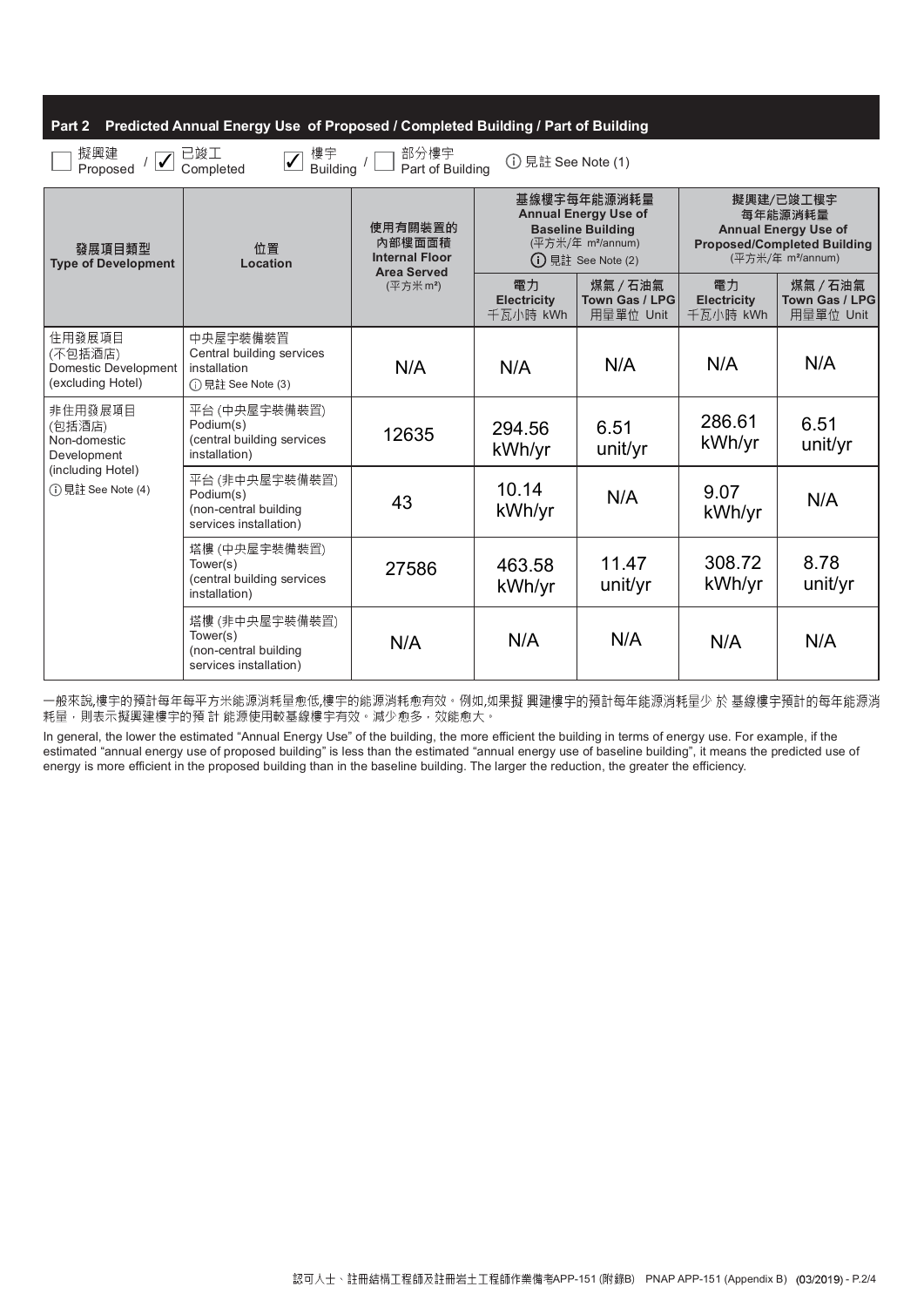### Part 3 Installation(s) Designed / Completed in Accordance with the Relevant Codes of Practice Published by the Electrical and Mechanical Services Department

| 以下裝置乃按機電工程署公布的相關實務守則                                                                      |
|-------------------------------------------------------------------------------------------|
| In accordance with the relevant Codes of Practice published by                            |
| the Electrical and Mechanical Services Department, the following installation(s) is / are |

| 設計       |  |           |  |
|----------|--|-----------|--|
|          |  | ○ 完成      |  |
| designed |  | completed |  |

| 裝置類型<br><b>Type of Installations</b>      | 是<br><b>Yes</b> | 否<br><b>No</b> | 不適用<br>N/A |
|-------------------------------------------|-----------------|----------------|------------|
| 照明裝置 Lighting Installations               | ✔               |                |            |
| 空調裝置 Air Conditioning Installations       | √               |                |            |
| 電力裝置 Electrical Installations             | ✓               |                |            |
| 升降機及自動梯的裝置 Lift & Escalator Installations | √               |                |            |
| 以總能源為本的方法 Performance-based Approach      |                 |                |            |

# 註冊專業工程師 / 註冊能源效益評核人資料

### Details of the Registered Professional Engineer / Registered Energy Assessor

| 中文姓名* Name in Chinese*<br>1 姓氏先行 Surname first                                                                          |                                                                                                | 註冊證明書編號* Certificate of Registration Number*           |
|-------------------------------------------------------------------------------------------------------------------------|------------------------------------------------------------------------------------------------|--------------------------------------------------------|
| 劉伯全                                                                                                                     | 7<br>Ρ<br>2<br>6<br>R<br>$\overline{0}$                                                        | 3<br>9                                                 |
| 英文姓名* Name in English*<br>(i) 姓氏先行 Surname first<br><b>LAU PAK CHUEN</b><br>專業身份 Professional Capacity                  | 註冊屆滿日期* Date of Expiry of Registration*<br>2<br>1<br>1<br>0<br>月mm<br>$\boxminus$ dd<br>年 yyyy | $\mathbf{2}$<br>0                                      |
| 註冊能源效益評核人簽署<br>註冊專業工程師<br>$\blacktriangledown$<br>Registered Professional Engineer<br><b>Registered Energy Assessor</b> |                                                                                                |                                                        |
| 申請人資料<br><b>Details of the Applicant</b><br>姓名/公司名稱(中文) Name / Company (Chinese)                                        |                                                                                                | 姓名/公司名稱(英文) Name / Company (English)                   |
| 帆順控股有限公司                                                                                                                | Capital Charm Holdings Ltd.                                                                    |                                                        |
|                                                                                                                         |                                                                                                |                                                        |
| <b>Declaration</b><br>Part 4                                                                                            |                                                                                                |                                                        |
| 認可人士姓名(中文)*<br>Name of Authorized Person (Chinese)*<br>(i) 姓氏先行 Surname first                                           | AP(<br>9<br>1                                                                                  | 註冊證明書編號* Certificate of Registration Number*<br>5<br>9 |
| 随家強                                                                                                                     |                                                                                                |                                                        |

認可人士姓名(英文)\*

Name of Authorized Person (English)\* (i)姓氏先行 Surname first

註冊屆滿日期\* Date of Expiry of Registration\* 日 dd 月 mm 年 yyyy  $0|4|0|7|2|0|2|0$ 

CHAN KA KEUNG

本人在載有此聲明書的唯讀光碟上簽署並謹衷誠作出此項鄭重聲明確信上述資料為真確無訛。 By signing the DVD Rom containing this declaration, I make this solemn declaration conscientiously believing the information contained in this declaration is true.

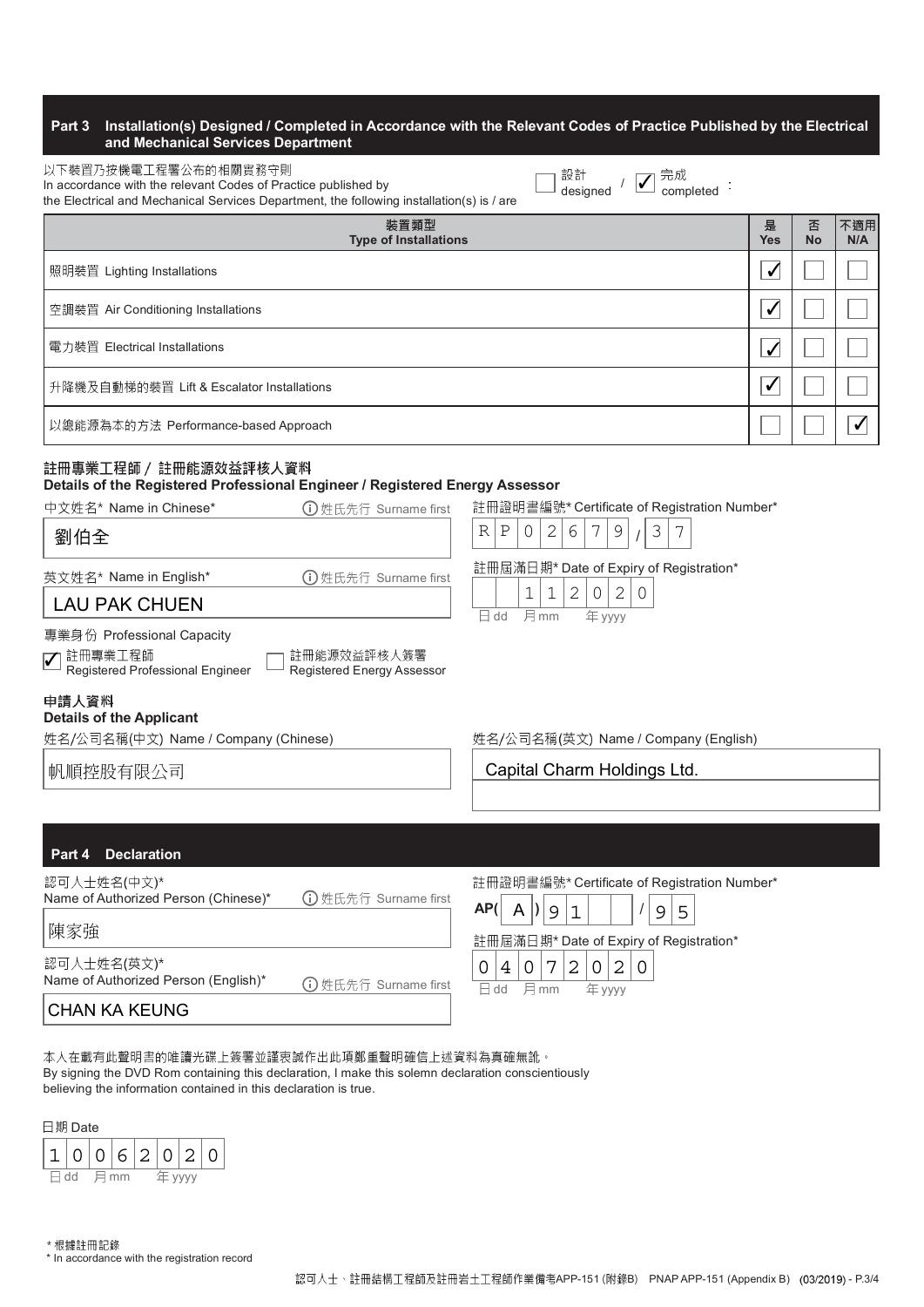## 任何人如作出虛假聲明或就重要事項作出失實陳述即屬觸犯刑事罪行 · ## Any person making a false declaration or misrepresenting a material fact 可能會被檢控。

#### 註

- 1. 預計每年每平方米能源消耗量〔以耗電量(千瓦小時)及 煤氣/石油氣消耗 量用量單位〕計算),指將發展項目的每年能源消耗總量除以使用有關裝 置的内部樓面面積所得出的商,其中:
	- $(a)$ 、3) →→‰◎《年能源消耗』具有相同涵義;及<br> 錄8中的「年能源消耗」具有相同涵義;及<br>(b) 樓宇丶空間或單位的‴內部樓面面積″ ,指外牆及/或共用牆的內壁
	- 之内表面起量度出來的樓面面積。
- "基線樓宇" 與新建樓宇BEAM Plus標準 (現行版本) 第4節及附錄8中  $\mathcal{L}$ 的"基準建築物模型 (零分標準)" 具有相同涵義。
- 3. "中央屋宇裝備裝置" 與機電工程署發出的《屋宇裝備裝置能源效益實 務守則》中的涵義相同。
- 4. 平台一般指發展項目的最低部分 (通常為發展項目最低15米部分及其地 庫(如適用)),並與其上的塔樓具有不同用途。對於並無明確劃分平台與 塔樓的發展項目,應視整個發展項目為塔樓。

#### 甲. 個人資料

#### 收集的日的

- 1. 屋宇署會使用透過本表格所獲得的個人資料作下列用途:
	- (a) 處理你在本表格中所呈交的文件的相關事務
	- (b) 處理有關上述擬進行工程、《建築物條例》及有關法例的相關事務;
	- (c) 方便屋宇署與你聯絡。
- 2. 你必須提供本表格所要求的個人資料 。假如你未能提供所需資料,可能 導致處理你所呈交的文件時出現延誤,或甚至導致無法處理你的申請。

#### 獲轉交資料的部門/人十

3. 本署可能會向其他政府部門、決策局、機構或任何人士披露你透過本表 格所提供的個人資料,以作上述第1段所列的用途。

#### 索閱個人資料

4. 根據《個人資料 ( 私隱 ) 條例》, 你有權查閱及改正你所提交的個人資 料。屋宇署有權就有關資料索閱的要求收取合理費用。如要求查閱及改 正你的個人資料,請與屋宇署聯絡。

### 7. 填寫表格

- 1. 請填妥表格載列所有有關的部分。請附上所有證明文件。
- 2. 所提供的資料如有不全或錯誤, 屋宇署將不能處理呈交的文件。
- 3. 如對本表格有任何疑問,請與屋宇署聯絡。

### Matters to Note

shall be guilty of a criminal offence and subject to prosecution.

#### **Note**

- 1. The predicted annual energy use per m² per annum, in terms of electricity consumption (kWh) and town gas/LPG consumption (unit) of the development by the internal floor area served, where:-
	- (a) "total annual energy use" has the same meaning of "annual energy use" under Section 4 and Appendix 8 of the BEAM Plus for New Building (current version); and
	- (b) "internal floor area", in relation to a building, a space or a unit means the floor area of all enclosed space measured to the internal faces of enclosing external and/or party walls.
- 2. "Baseline Building" has the same meaning as "Baseline Building Model (zero-credit benchmark)" under Section 4 and Appendix 8 of the BEAM Plus for New Building (current version).
- 3. 'Central Building Services Installation' has the same meaning as that in the Code of Practice for Energy Efficiency of Building Services Installation issued by the Electrical and Mechanical Services Department.
- 4. Podium(s) normally means the lowest part of the development (usually the lowest 15m of the development and its basement, if any) carrying different use(s) from that of the tower(s) above. For development without clear demarcation between podium(s) and tower(s), the development, as a whole, should be considered as tower(s).

### A. Personal Data

#### Purposes of Collection

- 1. The personal data provided by means of this form will be used by the Buildings Department for the following purposes:
- (a) activities relating to the processing of your submission in this form; (b) activities relating to the above proposed works, and administration of the Buildings Ordinance and other legislations; and
- (c) facilitating communication between the Buildings Department and yourself.
- 2. It is obligatory for you to provide the information as required in the form. If you fail to provide the required data, delay may be caused in processing of your submission or even result in rejection of the application.

#### Classes of Transferees

3. The personal data you provided by means of this form may be disclosed to other government departments, bureaux, organisations or any persons for the purposes mentioned in paragraph 1 above.

#### Access to Personal Data

4. You have the right of access and correction with respect to the personal data as provided under the Personal Data (Privacy) Ordinance. The Buildings Department has the right to charge a reasonable fee for the processing of any data access request. Request for personal data access and correction should be addressed to the Buildings Department.

#### B. Completion of Form

- 1. Please ensure that all relevant parts of the form are duly completed. Please enclose all supporting documents.
- 2. If incomplete or erroneous information is provided in the form, the Buildings Department may not be able to process the submission.
- 3. Enquiries regarding this form should be addressed to the Buildings Department.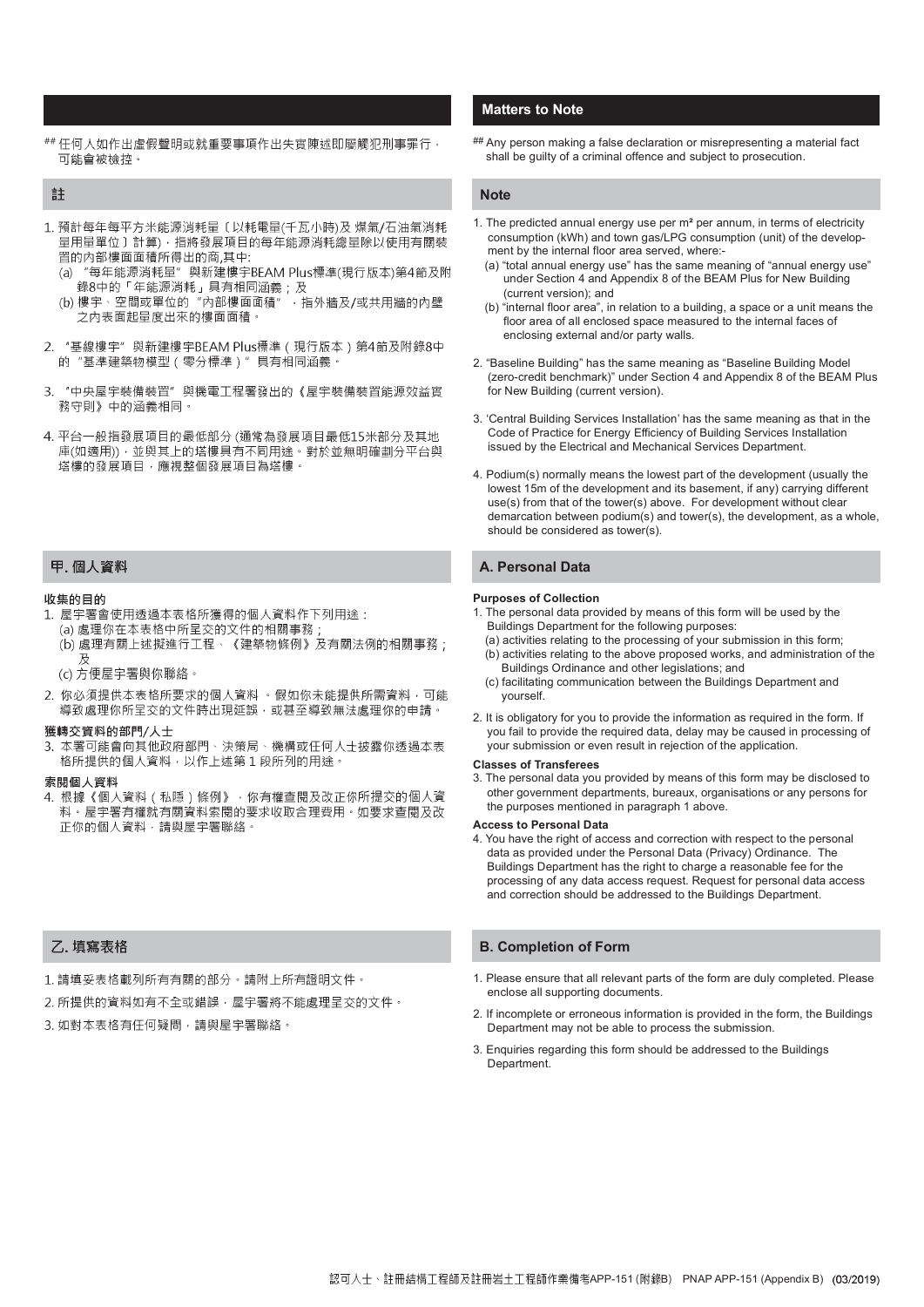### 丙. 呈交方法

1. 郵寄/親身呈交 - 本表格連同有關文件應郵寄或親身呈交至屋宇署: 1. By Post / In Person - This form together with the relevant documents shall

呈交有關勸諭信 / 命令 / 通知 / 指示的表格:

九龍油麻地海庭道11號西九龍政府合署北座屋宇署總部地下一般查詢及收件 慮。

#### 呈交至拓展部有關其他事宜的表格:

香港太古城太古灣道14號7樓屋宇署收發處。

### 丁. 聯絡資料

#### 屋宇署

- 地址:九龍油麻地海庭道11號西九龍政府合署北座屋宇署總部
- 電話: 2626 1616 (由 "1823" 接聽)
- 傳真: 2537 4992
- 電郵: enquiry@bd.gov.hk

### C. Submission Methods

be posted to or submitted in person to the Buildings Department:

For submissions relating to advisory letter/order/notice/direction:<br>General Enquiry and Receipt Counter, G/F, Buildings Department Headquarters, North Tower, West Kowloon Government Offices, 11 Hoi Ting Road, Yau Ma Tei, Kowloon.

For other submissions to the New Buildings Division:<br>Receipt & Despatch Counter, Buildings Department, 7/F, 14 Taikoo Wan Road, Taikoo Shing, Hong Kong

### D. Contact Details

#### Buildings Department

Address: Buildings Department Headquarters, North Tower, West Kowloon Government Offices, 11 Hoi Ting Road, Yau Ma Tei, Kowloon

Tel No.: 2626 1616 (handled by "1823")

Fax No.: 2537 4992<br>Email: enquiry@b enquiry@bd.gov.hk